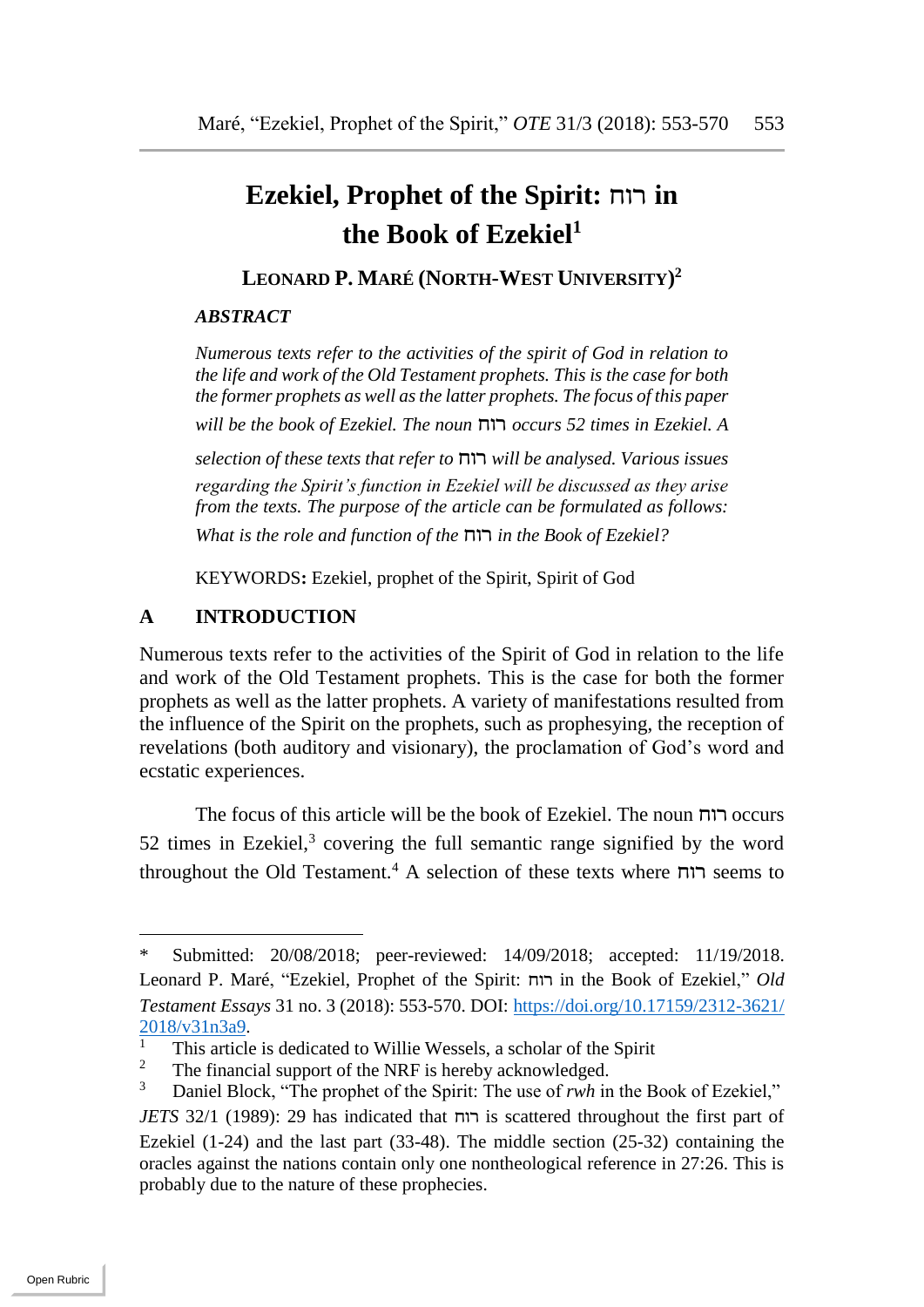indicate some working of the spirit, will be investigated. The function and role of the רוח will be discussed as they arise from the texts. The purpose of the article can thus be formulated as follows: What is the role and function of the רוח  $\overline{\phantom{a}}$  in the Book of Ezekiel? Issues that will be explored include the following: What role did the רוח play in the calling of the prophet? How was the prophet empowered by the רוח ?Did the רוח indwell the prophet or did he experience the presence of the רוח sporadically?

# **B ANALYSIS OF EZEKIEL**

## **1 Chapter 1:** רוח**, creatures, and wheels**

The opening vision of Ezekiel begins by providing a context to the prophet's experience. The date, location, and nature of the vision are stated. Ezekiel was among the exiles, away from his home country, along the river Chebar in Babylon on the fifth day of the fourth month of the thirtieth year<sup>5</sup> when he received visions from God (Ez 1:1). The fact that God appears to him while in a foreign land, underlines the fact that YHWH, Israel's God, was not confined just to one place as gods were understood to be, but He is active wherever He pleases.<sup>6</sup> The first verse is written in autobiographical style, pointing to the very personal nature of Ezekiel's experience. Block<sup>7</sup> even argues that this description of the prophet's calling was probably not meant for the public eye. It is interesting that verses 2 and 3 are then written in the third person, probably indicating a later addition by an editor.<sup>8</sup> The Chebar river was located near the city of Nippur.<sup>9</sup> The vision itself was highly unusual. The phrase "the heavens

l

<sup>4</sup> Wilf Hildebrandt, *An Old Testament Theology of the Spirit of God* (Peabody: Hendrickson, 1995), 187. For an overview of the possible meanings of רוח in the Old Testament, cf Wil Vosloo, "Ruah/Gees in die Ou Testament," SK 4/2 (1983): 40-68; cf also Pieter de Vries, "The relationship between the Glory of YHWH and the Spirit of YHWH in the Book of Ezekiel – Part One," *JBPR* 5 (2013): 110-112.

<sup>5</sup> Cf Leslie Allen, *Ezekiel 1-19* (WBC 28; Dallas: Word, 1994), 20-21 for an overview of the possible explanations for the phrase. The most probable explanation is that it is a reference to Ezekiel's age. Margaret Odell, *Ezekiel* (SHBC; Macon: Smyth & Helwys, 2005), 16 supports this proposal, arguing for the significance of the age of 30. It was the age when Levites started their service in the sanctuary (Nm 4:3, 23, 30). Cf also Daniel Block, *The Book of Ezekiel chapters 1-24* (NICOT; Grand Rapids: Eerdmans, 1997), 82 who offers the same proposal.

<sup>6</sup> Cf Block, *Ezekiel 1-24*, 83.

<sup>7</sup> Block, *Ezekiel 1-24,* 82.

<sup>8</sup> Block, *Ezekiel 1-24,* 82. For a discussion of the discrepancies in the dates between verse 1 and 2-3, cf Block, *Ezekiel 1-24*, 80-82.

<sup>9</sup> Cf Odell, *Ezekiel*, 14 for a short overview of the history of the city.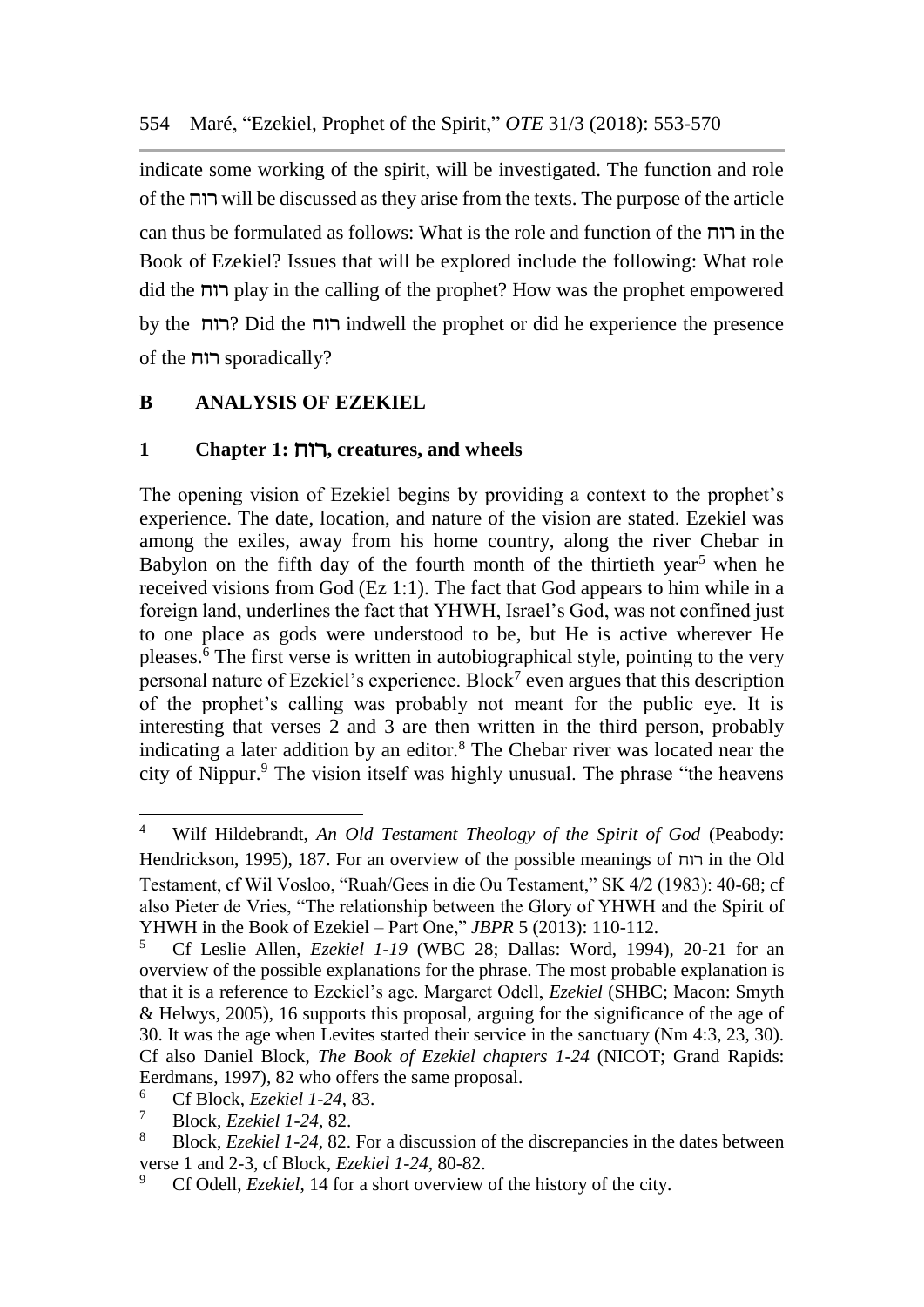were opened" appears only here in the Old Testament. It seems that Ezekiel saw directly into the heavenly throne room, where he had an intimate encounter with YHWH<sup>10</sup>

Ezekiel's vision brings to mind a storm theophany.<sup>11</sup> A stormy wind (רוח) comes from the north along with a great cloud, accompanied by fire, surrounded with brightness, and in its midst, gleaming metal. Duguid<sup>12</sup> argues that this image of YHWH riding on a storm, by fire and lightning, should be understood as a description of the coming of the divine warrior (cf. Ps 18:9-14; Nah 1:3). The wheels suggest a chariot, also a characteristic feature of the image of divine warrior.

The text presents a very vivid and graphic picture of Ezekiel's encounter with YHWH.<sup>13</sup> The vision begins with Ezekiel seeing four different living creatures, each having four faces, four wings, human bodies and calves' feet. Each creature had the appearance of coals of fire with lightning flashing from them. The faces of the creatures are of four types: human, lion, ox, and eagle. This is a quite unique feature to have four faces combined in one creature. The human face was at the front; the eagle at the back, and the ox and lion on the sides. These four faces speak of the most exalted creatures: the human amongst all creatures, the lion amongst wild animals, the ox amongst domesticated animals and the eagle amongst birds. They represent and express divine power, omnipotence, and omniscience.<sup>14</sup>

Each creature was accompanied by a wheel, sparkling like chrysolite and resembling a wheel within a wheel. The wheels moved with the creatures. Ezekiel 1:12 states that the four living creatures went where the רוח went (cf. also Ez 1:20-21. The movement of the wheels were bound to the movement of the creatures, because the רוח in the wheels was the same as in the creatures. The רוח thus empowered the creatures to move. Kinlaw<sup>15</sup> points out that the רוח here does not come from without as a wind, but it empowers the wheels to movement from within. It is also significant to note that רוח, although a feminine

<sup>10</sup> Odell, *Ezekiel,* 14-15.

<sup>&</sup>lt;sup>11</sup> Cf further De Vries, "Relationship," 116.<br><sup>12</sup> Iain Duquid *Ezekiel* (NIVAC: Grand Ran

<sup>12</sup> Iain Duguid, *Ezekiel* (NIVAC; Grand Rapids: Zondervan, 1999), 58; cf also Allen, *Ezekiel 1-19*, 24.

<sup>13</sup> B.J. Parker, "A vision of hope and fear: Creative research and Ezekiel 1," R&E 111/4 (2014): 390-400 has published a fascinating study on how the creation of visual art can contribute to the research on Ezekiel 1.<br> $^{14}$  Allen Ezekiel 1-10, 31: of also Block Eze

<sup>14</sup> Allen, *Ezekiel 1-19,* 31; cf also Block, *Ezekiel 1-24*, 96.

<sup>15</sup> Pamela Kinlaw, "From death to life: The expanding רוח in Ezekiel," *PRS* 30/1 (2003): 165.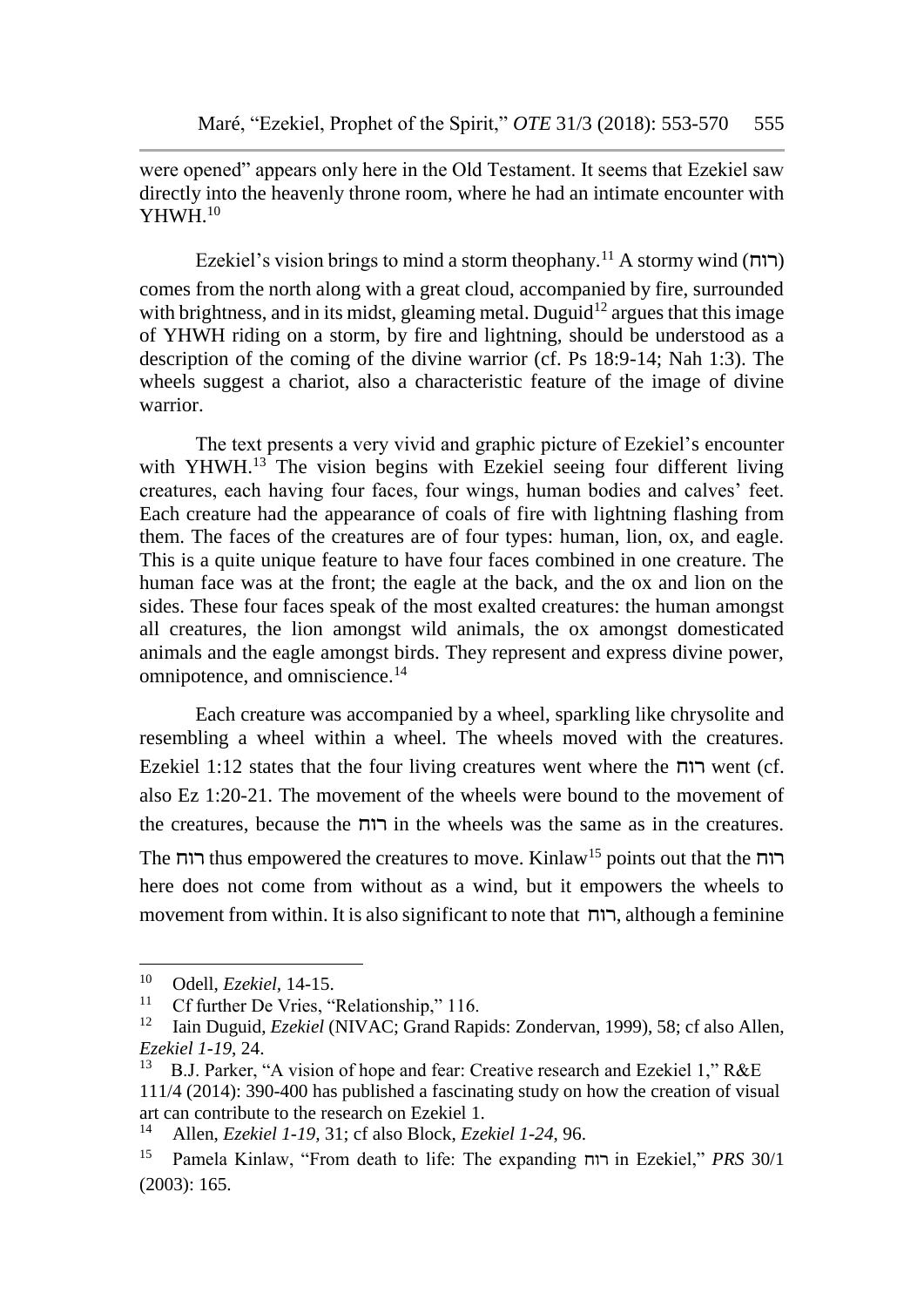noun, in verse 20 controls a masculine form of the verb (יהוה), indicating that it does not have the meaning "wind" here, but "spirit", almost as an "independent entity".<sup>16</sup>

Greenberg<sup>17</sup> maintains that רוח refers to the "animating impulse that moved and directed the creatures, originating in him who sat enthroned above them". Horton<sup>18</sup> argues that רוח here refers not to the breath of God, but to "the Spirit". He concludes that the text presents us with a symbolic picture of God moving by his Spirit within creation to realize his intentions. Allen<sup>19</sup> points out that רוח may refer to "the manifestation of God in his omnipresence (Ps 139:7), roaming to all points of the compass". This seems to be indicated here. It reinforces the emphasis on God's power, already indicated by the four creatures and the wheels.<sup>20</sup> A similar idea is maintained by Block<sup>21</sup> when he interprets  $\Gamma$ here as "the life-giving, energizing power of God".

It seems that רוח is here more than just breath, or an animating impulse, but it should also not be fully equated with the Spirit of God in the sense of the Holy Spirit as third person in the trinity.<sup>22</sup> The idea of רוח as a manifestation of YHWH, indicating his omnipresence and his life-giving power, seems to fit best in the context.

#### **2 Chapter 2:** רוח **entering the prophet**

Following the extravagant visionary experience of the prophet in chapter 1, his encounter with God now turns to the auditory. This pattern, of a vision followed by God verbally appointing the prophet is also found in 1 Kings 22 and Isaiah  $6<sup>23</sup>$  The prophet is still lying prostate on his face (1:28) when he hears God

l

<sup>&</sup>lt;sup>16</sup> De Vries, "Relationship," 117.<br><sup>17</sup> Moshe Greenberg, Eachiel 1.20

<sup>&</sup>lt;sup>17</sup> Moshe Greenberg, *Ezekiel 1-20* (AB 22; Garden City: Doubleday, 1983), 45-46.<br><sup>18</sup> Stanley Horton, *What the Bible says about the Holy Spirit* (Springfield: Gosp

<sup>18</sup> Stanley Horton, *What the Bible says about the Holy Spirit* (Springfield: Gospel Publishing House, 2005), 67.

<sup>19</sup> Allen, *Ezekiel 1-19,* 32; cf also Odell, *Ezekiel*, 26 who argues that although רוח is not explicitly here identified with God's sprit, the frequency of the word's occurrence indicates a profusion of power.

<sup>&</sup>lt;sup>20</sup> For the potential of power of the wheels, cf Odell, *Ezekiel*, 29.<br><sup>21</sup> Block *Ezekiel 1-24*, 101; cf also Joseph Blenkinsopp, *Ezekiel* (1

<sup>21</sup> Block, *Ezekiel 1-24*, 101; cf also Joseph Blenkinsopp, *Ezekiel* (Int; Louisville: John Knox, 1990), 24.<br> $^{22}$  De Vries "R

De Vries, "Relationship," 112 has suggested that in certain cases a development in the direction of רוח as an independent personality, is hinted at. The New Testament though, has a much stronger emphasis on the Person of the Holy Spirit.

<sup>23</sup> Cf Block, *Ezekiel 1-24*, 111.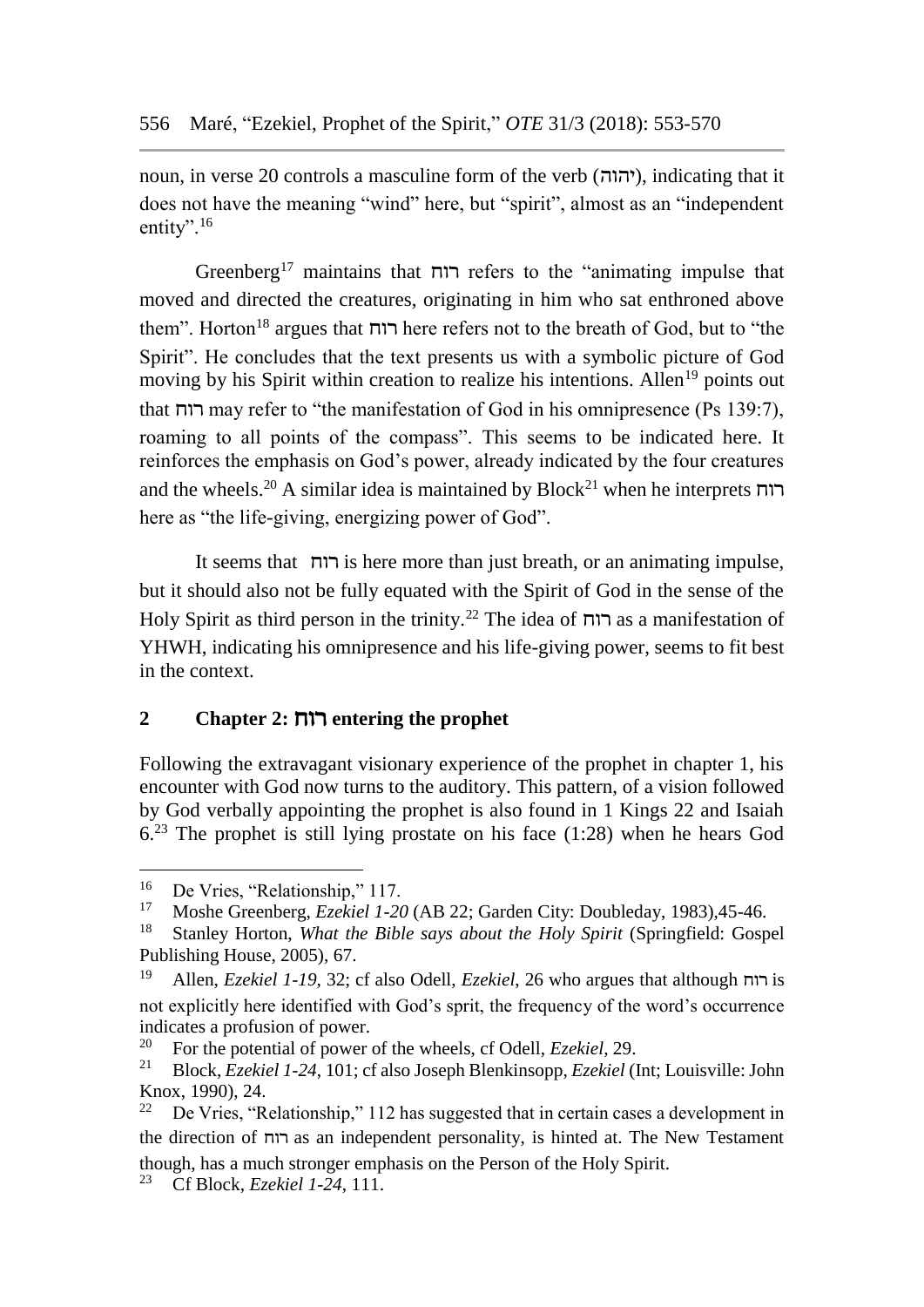speaking to him, telling him to stand on his feet for the purpose of a conversation. The רוח then enters him and lifts him to his feet (2:2). This indicates that Ezekiel was filled with the spirit – ותבא בי רוח. Greenberg<sup>24</sup> argues that והח here refers to vigour, or courage.

Allen<sup>25</sup> counters this argument by pointing out that the next verb, ותעדני (the third person feminine singular refers to רוח (indicates an independent power "that stands on the divine side of reality". He then connects this power to the empowering of the living creatures and the wheels in Ezekiel 1:12, 20-21.  $Block<sup>26</sup>$  states that the simultaneity of the voice speaking, and Ezekiel being raised to his feet indicates that the רוח probably is the source of the energizing power of the spoken word.<sup>27</sup> This suggests that the רוח entering Ezekiel is the same רוח that empowered the wheels to movement; namely God's spirit as an expression of YHWH. Therefore Kinlaw's<sup>28</sup> assertion that it is רוח as wind that enters the prophet cannot be supported.

As a result of the רוח entering him, Ezekiel received important instructions concerning his work. Without the יהוה רוח he couldn't do anything. This plus the other references to the רוח in Ezekiel indicates that he was continuously and consciously empowered by the spirit. Pentecostals often maintain that the presence of the spirit of God in people's lives in the Old Testament was intermittent and transitory. The רוח only sporadically came over someone when they began to prophesy or perform some miraculous act, after which the רוח again departed. It was only after the outpouring of the Holy Spirit on the Day of Pentecost that the רוח came to dwell permanently within believers.<sup>29</sup> This assumption has been challenged more recently by other Pentecostal scholars.<sup>30</sup> It seems to me that Ezekiel's experience here of the רוח

 $\overline{a}$ 

of Light and Life Volume 6; Pretoria: Van Schaik, 1997), 8.

<sup>&</sup>lt;sup>24</sup> Greenberg, *Ezekiel 1-19*, 62.<br><sup>25</sup> Allan *Exekiel 1-10*, 29.

<sup>25</sup> Allen, *Ezekiel 1-19,* 38.

<sup>26</sup> Block, *Ezekiel 1-24,* 115, cf also De Vries, "Relationship," 119.

<sup>&</sup>lt;sup>27</sup> Gn 1:2 underlines this connection of רוח with God's spoken word in creation.

<sup>&</sup>lt;sup>28</sup> Kinlaw, "From death to life", 165.

<sup>29</sup> Francois Möller, *The work of the Holy Spirit in the life of believers* (Words

<sup>30</sup> Horton, *Holy Spirit,* 29, 30-31, 46, 49, 57; Leonard Maré, "Some remarks on the spirit of God in the life of David," EP 88 (2006): 30-41; Leonard Maré, "Psalm 51: 'Take not your Holy Spirit away from me,'" *AT* 28/1 (2008): 93-104; Leonard Maré,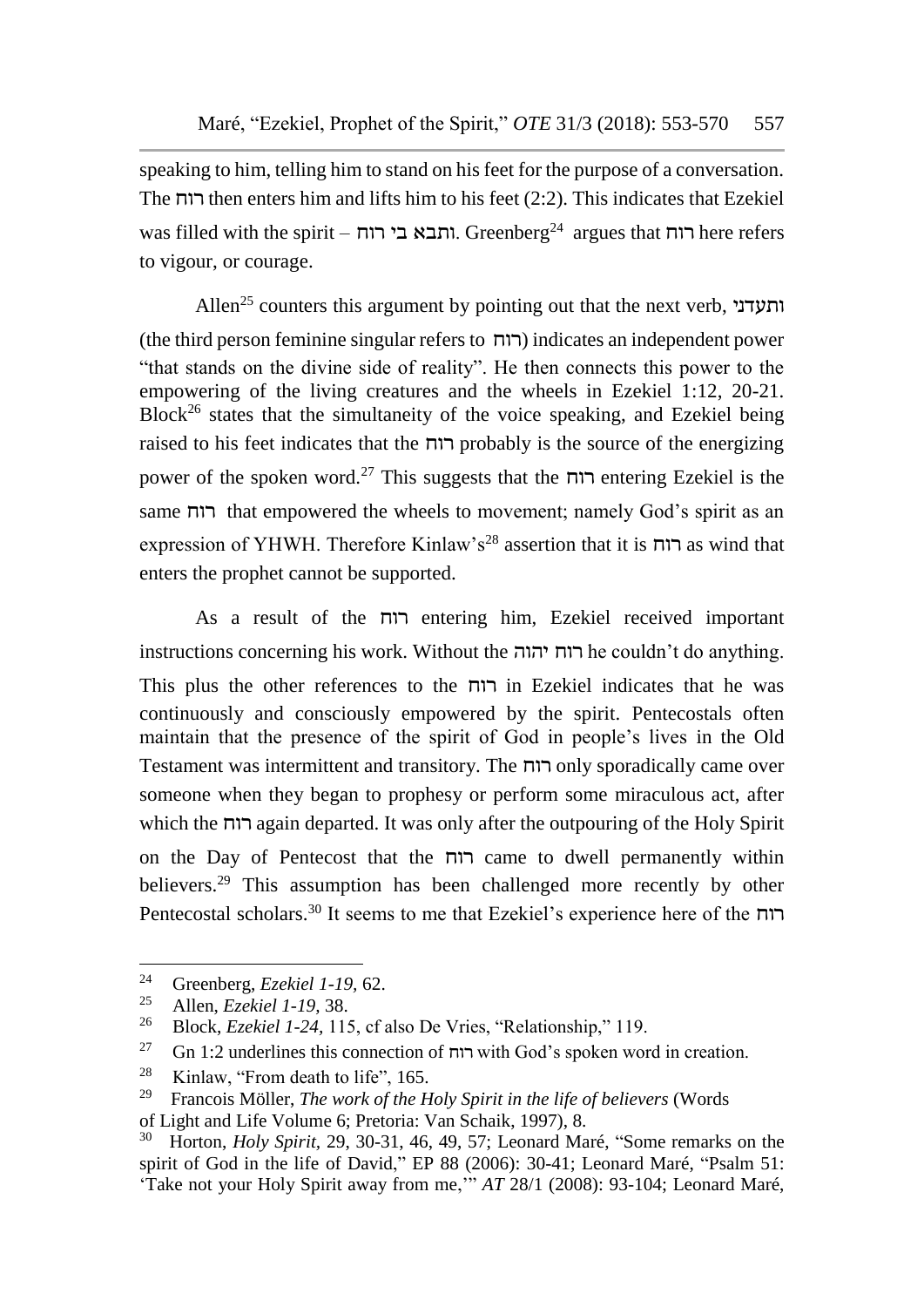entering into him (cf. also 3:24) can also be offered as a counter argument. The text seems to indicate a more permanent presence of God's spirit in his life and ministry. Wood $31$  has indeed argued that most of the prophets were filled continuously by the spirit.

#### **3 Chapter 3: Eating scrolls and transported by the** רוח

Chapter 3:1-3 provides a description of Ezekiel eating the scroll. By doing so, he takes the fate of his people inside himself, identifying himself with them.<sup>32</sup> The previous chapter has ended on an admonishment that Ezekiel should not be rebellious as his people. Immediately thereafter the prophet is tested whether he will be different by obeying God's word and serving Him. Ezekiel passes the test: he eats the scroll, finding it sweet as honey. The sweetness cannot refer to the contents of the message – lamentation and woe. It therefore probably refers to his encounter with the word, and more specifically to his obedience to God's word.

Thereafter he is sent to his people to proclaim the word of God to them (Ez 3:4-11). Ironically, God says that although he is being sent to his own people who will understand his words, they will not listen to him. Foreign peoples might have listened to him (3:6). But Israel, God's people, the prophet's countrymen, are too stubborn and hard-heartened to accept the word of God through the prophet. However, Ezekiel receives the promise that he will be ready to face this challenge: his face, and his hart, will be as hard as theirs (3:8-9).

In order to bring the message, he is then transported by the רוח) 3:12(*.*  This is the first of seven passages where Ezekiel speaks of the רוח transporting him to other places (cf. also 3:14; 8:3; 11:1, 24; 37:1; 43:5). Greenberg<sup>33</sup> understands רוח here as "wind". The fact that the רוך is acting from the outside, not the inside, and the definite article that is missing, might suggest that YHWH here commands a wind to do his bidding. However, this is not just a regular wind. Ezekiel 11:24 refers explicitly to the אלהים רוח transporting him back to Jerusalem. It is therefore quite possible to understand רוח in the same sense of the word as spirit here in 3:12  $\&$  14. De Vries<sup>34</sup> even asserts (to my mind,

<sup>&</sup>quot;Twice as much of your spirit': Elijah, Elisha, and the Spirit of God," *EP* 91 (2009): 72-81; Lee Roy Martin, "Power to Save!?: The Role of the Spirit of the Lord in the Book of Judges," *JPT* 16 (2008): 30-31.

<sup>&</sup>lt;sup>31</sup> Leon Wood, *The Holy Spirit in the Old Testament* (Eugene: Wipf & Stock, 1998),  $44-49, 58.$ <br> $32 \quad \text{Od}^{11}$ 

<sup>32</sup> Odell, *Ezekiel,* 45.

<sup>&</sup>lt;sup>33</sup> Greenberg, *Ezekiel 1-20*, 74.<br><sup>34</sup> De Vries "Relationship" 12

De Vries, "Relationship," 122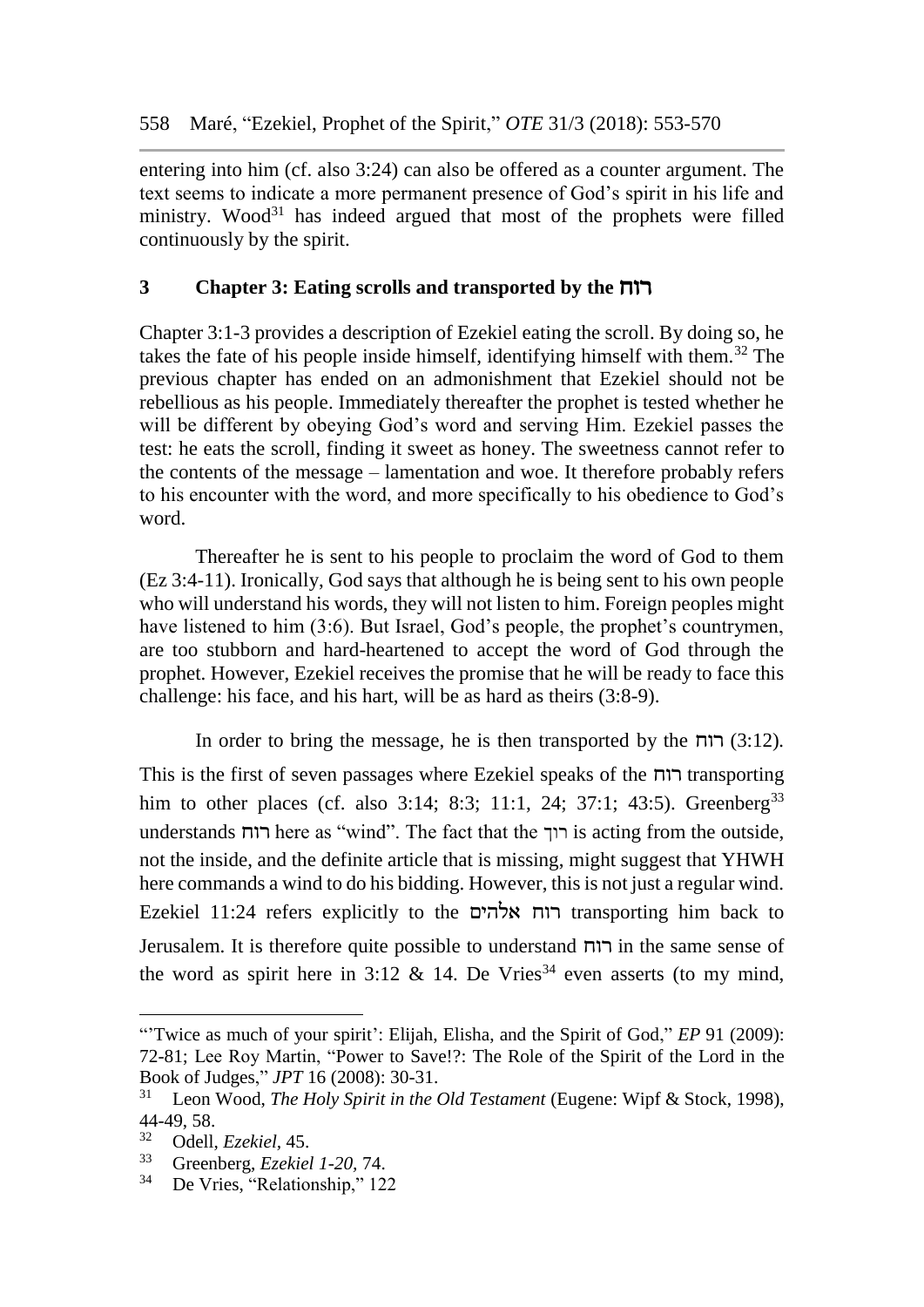correctly) that the explicit reference to רוח  $11:24$  can be offered as an argument that the transporting activity of the רוח should therefore in all cases be understood as the activity of God's spirit.<sup>35</sup> The presence of the living creatures and the wheels, as well as the reference to the hand of the LORD being upon him (Ez 3:13-14) seems to me to reinforce the idea that the reference here is to the spirit, and not just a wind. It thus indicates a manifestation of God's empowering presence, as it did in chapter 1.

After sitting amongst the exiles for seven days (3:15) the word of God came again to the prophet. He is then told that God has appointed him as watchman. There is however, no explicit mention of the רוח in this episode. In 3:22 the hand of the LORD is again upon him. He is told to go into the valley. Block<sup>36</sup> states that it refers to the broad Mesopotamian plain in Babylon, an area that was a wilderness, and therefore quite suitable for a personal meeting with the LORD. He goes there in his own power, where he encounters the glory of the LORD, the same as he faced at the Chebar river. He is so struck with the experience that he finds himself again prostate on his face. Again, the רוח entered into him and set him on his feet (3:24). This implies that the רוח took possession of Ezekiel, enabling him to complete his mission. The רוח thus has a function of empowerment to accomplish the call of God in the life of the prophet. רוח is here once again an indication of the life-giving, energizing and empowering presence of YHWH.

# **4 Chapter 8: Transported by the** רוח

Ezekiel 8:1-4 concerns the introduction to the first of the prophet's temple visions. The historical context is provided: the fifth day of the sixth month of the sixth year. The scene is Ezekiel's house; the elders of Judah were with him. They probably came to see him to enquire of the Lord (cf. Ez 14:1; 20:1).

Ezekiel then experiences the hand of God falling on him. Then he saw a figure, human in form, but with the appearance of extreme brightness above the waist and fire below the waist. This figure then stretches out his "hand" and grabs him. Thereafter Ezekiel is again lifted up and transported in visions to the temple in Jerusalem by the רוח. Ezekiel's experience of being transported by the רוח is unique amongst the prophets. The closest to his experience would be Elijah being carried about by God's spirit (1 Kgs 18:12; 2 Kgs 2:1-12, 16-18).<sup>37</sup> רוח here

 $^{35}$  cf also the discussion on Ezekiel chapter 8.<br> $^{36}$  Plock Ezekiel 1.24, 152

<sup>36</sup> Block, *Ezekiel 1-24,* 153.

<sup>37</sup> Block, *Ezekiel 1-24,* 280.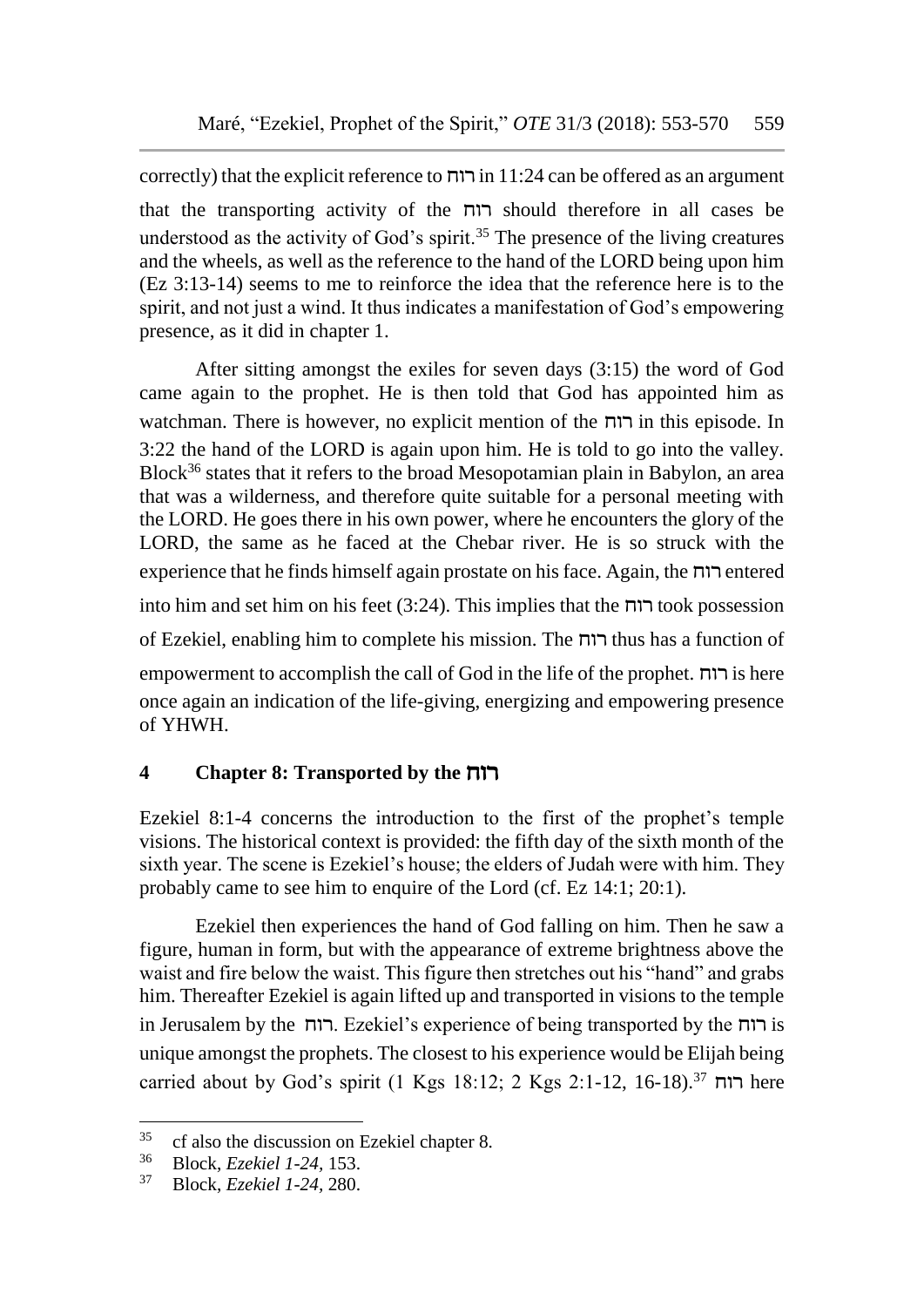refers to God's spirit; the same רוח that transported him in 3:12 & 14. Block<sup>38</sup> points out that the temple vision is framed by the conveying activity of the רוח  $(8:1; 11:24).$ <sup>39</sup> In chapter 8, after Ezekiel observing the first scene of the atrocities committed in the temple, the subsequent scenes are all introduced with "he brought me to  $\ldots$ ". Block<sup>40</sup> argues that  $\ddot{\cdot}$  in the absence of any possible intervening antecedents we should have expected a feminine form of the verb agreeing with the nearest subject", which is of course, רוח. However, the verb is in each case, masculine (:7, 14, 16). This suggest that the one transporting him and speaking to him are one and the same: YHWH, which is the closest masculine antecedent. This seems to indicate that the interpretation of רוח here as spirit, as expression of YHWH himself, is to be preferred.

The empowerment function of the רוח occurs here as well. Here, it is not only the Spirit at work, but also "the hand of the LORD" (cf. 1:3; 3:22; 37:1; cf. also 1 Kgs 18:46; 2 Kgs 3:15; Is 8:11; Jr 15:17). The hand of the LORD is an indication of God's power upon a human being (cf. Ex 9:3; Dt 2:15; 1 Sm 5:9; Is 41:20). When this happens, the prophet will either be filled with uncommon strength "or with that supreme tension outwardly manifest as a trance brought on by consciousness of being addressed by God". <sup>41</sup> Ezekiel utilizes it in the latter sense.

## **5 Chapter 10:** רוח**, cherubs, and wheels**

In Ezekiel chapter 10 we find a description of the reappearance of the living creatures, now identified as cherubim, accompanied by the wheels within wheels. Ezekiel recognizes them to be the same living creatures he saw at the Chebar river in chapter 1 (10:15, 20-22). A major difference is found in the description of the faces. Chapter 1:10 followed the sequence human-lion-oxeagle, whereas in 10:14 we find cherub-human-lion-eagle. Why the face of the ox was replaced by that of a cherub is just about impossible to determine. The text critical notes of BHS propose that כרוב be replaced by שור to match it with 1:10.

The movement of the cherubim and the wheels happen simultaneously (10:16-17, 19). Of significance for the present study, is the reference in verse 17 that the movement of the wheels is attributed to the רוח. רוח should therefore be

<sup>38</sup> Block, "Prophet," 34.

<sup>&</sup>lt;sup>39</sup> I have already indicated the importance of 11:24 in the interpretation of רוח here as spirit.<br> $40\quad\text{R}$ 

 $^{40}$  Block, "Prophet," 34.

<sup>41</sup> Greenberg, *Ezekiel 1-20*, 41-42.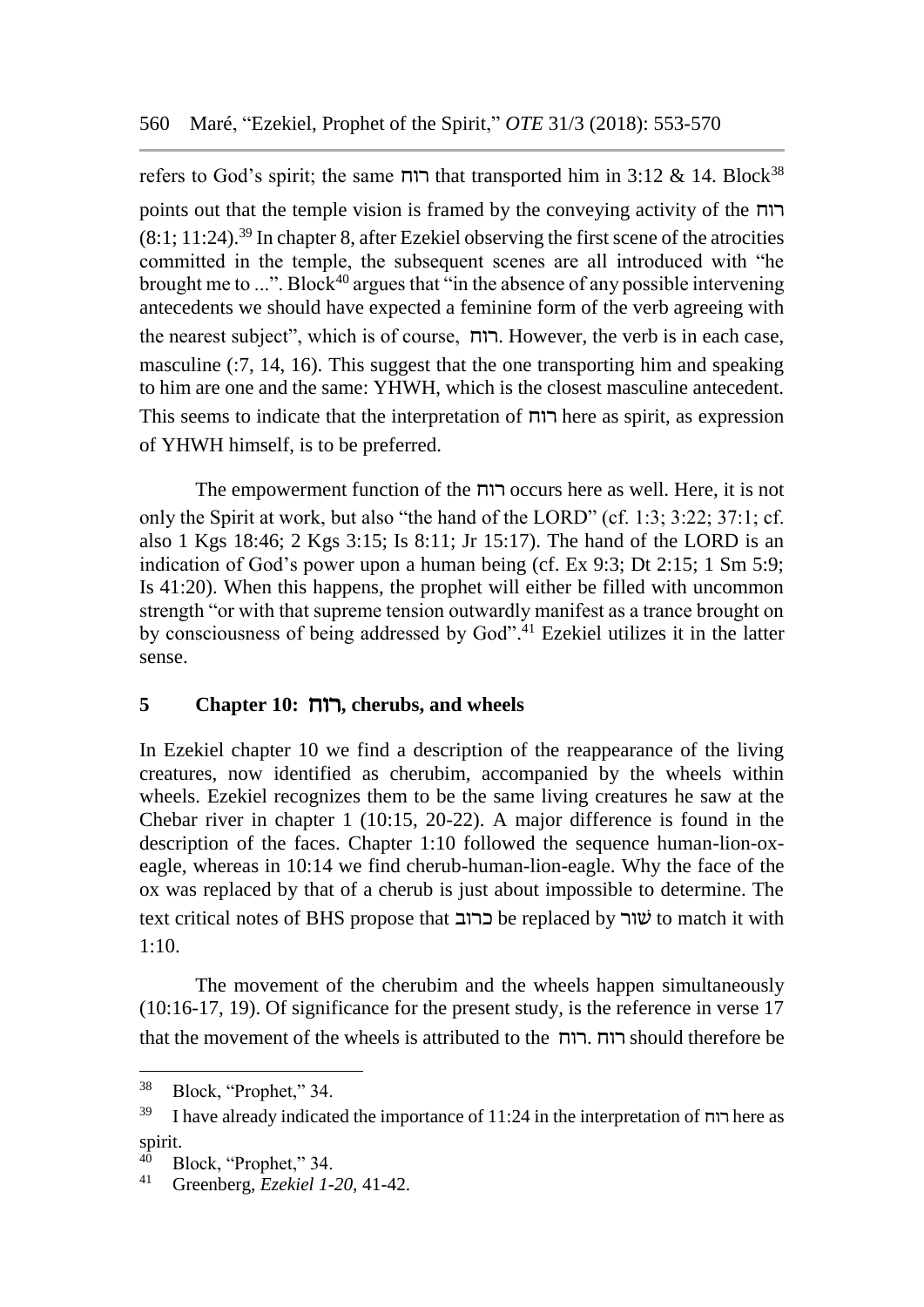interpreted the same as it was in chapter 1: the spirit that gives movement; the energizing power of God. Levison<sup>42</sup> describes the significance of this image as follows:

> This stunning image of the spirit of life as that which bustles within the wheels that accompany the cherubim multi-directionally throughout the world marks a turning point in Israelite interpretations of the spirit within. No longer does the spirit merely give life, as it had to *adam* and as it does to all animals and all of humankind; now the spirit gives *movement* to life.

# **6 Chapter 11: A heart and spirit transplant**

Ezekiel was initially put at the north gate of the inner court (8:3). Now the רוח lifts him up again and transports him to the east gate (11:1) from where he sees a new scene involving the presence of twenty-five men. Some of them he recognizes; they are identified as the men who are responsible for the iniquity happening in the city. Wood<sup>43</sup> argues that the phrase "the spirit lifted me and brought me to the Lord's house" seems to indicate that the prophet made a distinction between the spirit and God. He thinks that this implies that the spirit has personality, thus referring to God's spirit in the New Testament understanding of Holy Spirit as the third person in the trinity. This argument does not seem convincing. Another possibility would be to understand רוח as wind,

as Greenberg<sup>44</sup> does. However, to my mind, רוח functions here exactly the same as it did in 8:3, as the energizing power of God that gives movement and transports the prophet.

In Ezekiel 11:5 the יהוה רוח then falls (נפל (on him. Simultaneously, God speaks to him with the command to prophesy to the house of Israel. There can be no doubt that רוח here refers to the spirit of God inspiring and empowering the prophet to bring the message of God.<sup>45</sup> The prophet's role as the spokesperson and representative of God through the inspiring presence of his spirit, is thus underlined. Ezekiel does not speak out of his own spirit or his own intellect; he needs the empowering inspiration of the  $\pi$ רוח to speak the word of God. This stands in sharp contrast to the indictment of the false prophets in Ezekiel 13, where they are exposed as following their own spirit (:13:3) even

l

<sup>&</sup>lt;sup>42</sup> John Levison, *Filled with the Spirit* (Grand Rapids: Eerdmans, 2009), 98.<br><sup>43</sup> Wood, Hely Spirit, 10

<sup>43</sup> Wood, *Holy Spirit,* 19.

<sup>44</sup> Greenberg, *Ezekiel 1-20*, 185

<sup>45</sup> Cf Allen, *Ezekiel 1-19,* 160-161. He compares the רוח falling on Ezekiel as an inducement to prophesy to Jeremiah's experience of the burning fire that compelled him to prophesy (Jr 20:9); cf also Greenberg, *Ezekiel 1-20,* 187.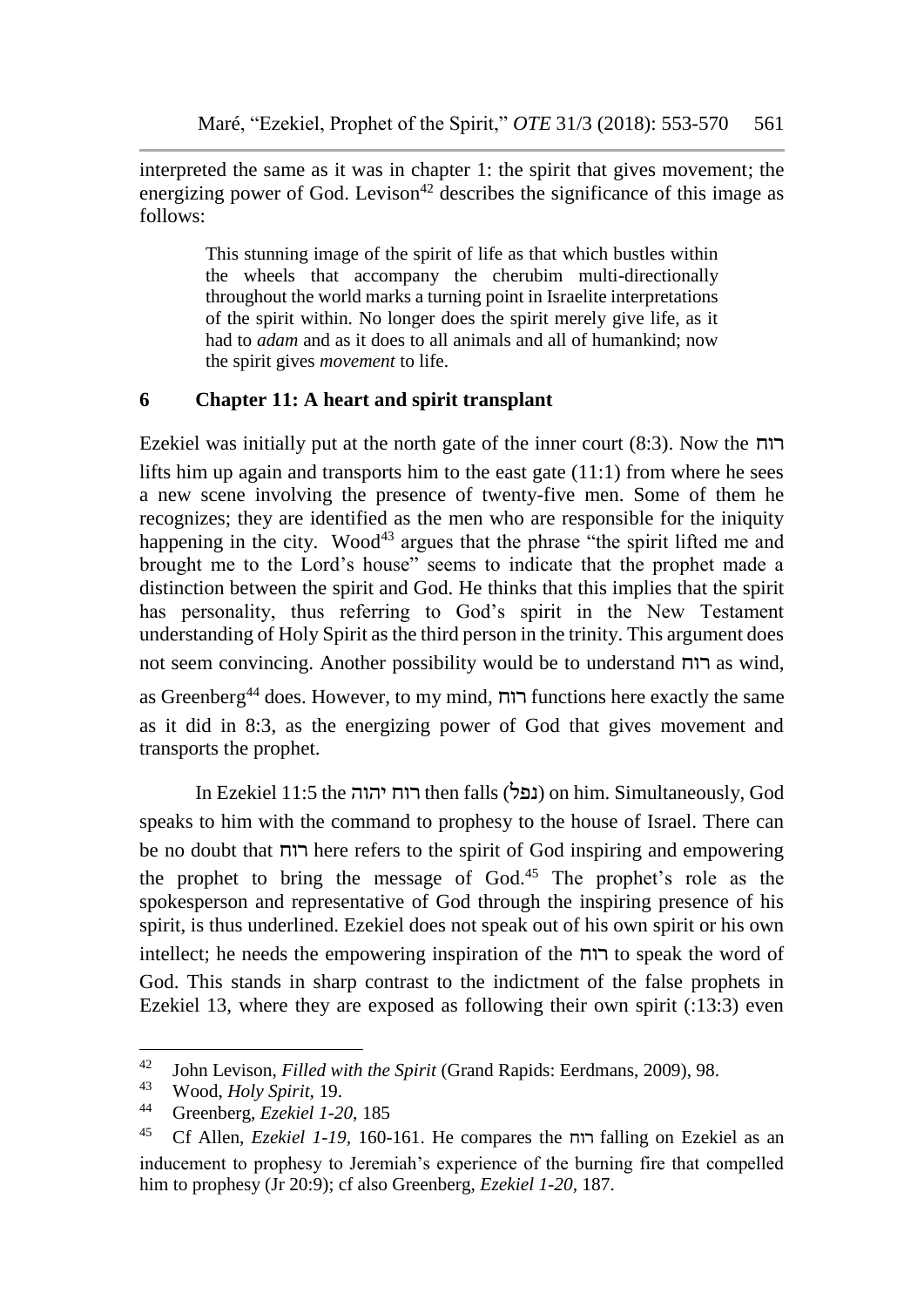though they claim that they are speaking the word of God  $(13:6-8)$ .<sup>46</sup> Ezekiel though, is inspired by the רוח. The message he brings here is a devastating word of judgment. The end result was that Pelatiah, one of the men responsible for the iniquity in the city who was mentioned in verse 1, died, indicating the fulfilment of God's judgment. Pelatiah's death foreshadows the fate of all the leaders of iniquity in the city. The text does not provide detail on the manner of his death, but the effect on the prophet is overwhelming: he falls on his face, crying out to God, fearing the destruction of the remnant of his people (11:13).

The answer to Ezekiel's anguish is provided in chapter 11:14-21: from amongst the exiles God will draw the remnant of his people. Even though He abandons those in Jerusalem, He has been a sanctuary for those in exile (:16). Out of these He will gather his people and return them to the land of Israel (:17). When they are there, they have the responsibility to rid the land from its pollution (:18). God then promises a heart and spirit transplant. Their hearts of stone would be removed and replaced with a heart of flesh; and a new spirit will be put inside them. This will enable them to live in obedience to God's word as God's people. This promise brings Jeremiah 32:39 to mind. It is thus clear that God's ultimate goal is the restoration of his people and the renewal of his covenant with them. The prophecy also anticipates Ezekiel 36:25-28 as well as 37:1-14 where the רוח is mentioned explicitly as the one who would bring new life to God's people and restore them to their relationship with God.

Chapter 11:22-25 provides the conclusion to Ezekiel's first temple vision. The attention is returned to the cherubim and the wheels beside them, with the glory of God above them. The רוח then lifts Ezekiel up again and takes him in the vision by the רוח back to the exiles. This indicates the רוח not only as the animating power from God that transports him back, but also as the inspiration for the vision. This underlines the fact that the רוח was not just a wind that carried him around but that it refers to the spirit of God functioning as the energizing power of God providing movement and inspiration to fulfil the mission of God.

# **7 Chapter 36: Restoration by the** רוח

Ezekiel 36 focuses on the restoration of Israel. The prophet proclaims a positive message of hope for the future, depending though on the resolution of the former problems. The prophecy begins with a denunciation of the nations (36:1-2), followed by a description of YHWH's position toward the nations (36:3-5), and their sentence (36:6-7). The promise of a new day for the land (36:8-11) and for

l <sup>46</sup> Cf further Block, "Prophet," 41-43.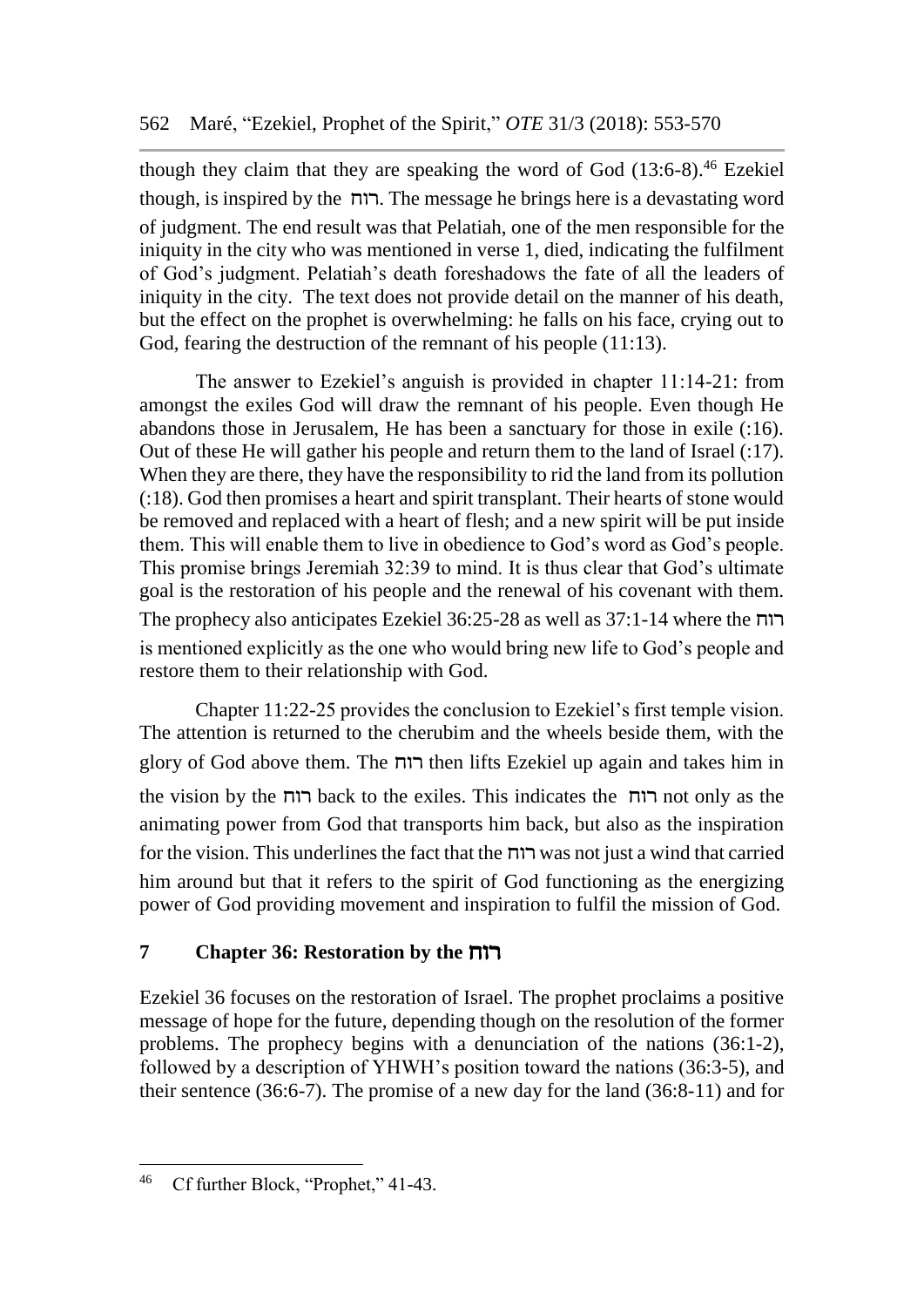the people is given  $(36:12-15)$ .<sup>47</sup> The rest of the chapter  $(36:16-38)$  then deals with the restoration of the honour of God. The message is explicit: God's concern is for his holy name (36:16-21). Israel defiled the land through their impure actions; therefore, they were judged and scattered among the nations (36:16-19). But even there, among the nations, they profaned God's Name (36:20-21). The removal of Israel from their land had negative consequences for YHWH in the eyes of other peoples. As Israel's God, YHWH had certain obligations; including the defence of the land and its people. The exile would lead to the conclusion that YHWH had either abandoned his people, or even worse, that He was unable to defend them against the might of the Babylonians and specifically, against Marduk, the god of Babylon. YHWH's reputation was on the line – his credibility and integrity, and his sovereignty. Israel's defilement of the land resulted in the defilement of YHWH's Name.<sup>48</sup>

In verse 22 YHWH explicitly states that the primary motivation for the restoration is not Israel, but He will act for the sake of his Name. His reputation, his honour must be restored. Then the nations will know that He is indeed YHWH, the supreme and only God before whom no other god can stand. Then YHWH tells what He will do for Israel in order to sanctify his name. He promises that he will bring them back to their land, purify them, and give them a new hear and spirit. He will deliver them and they will dwell again in the Promised Land where they will experience prosperity (36:24-30).

Christopher Wright $49$  describes this restoration process profoundly:

It begins ... on the plane of anticipated history. But it moves quickly beyond anything that ever perfectly characterized the returned exiles in their postexilic history. It speaks of spiritual reality with ethical results. It speaks of cleansing and moral transformation, of radical inward change and radical outward obedience.

Their internal renewal begins with an external act  $-$  the sprinkling of water, which symbolizes purification (cf. Lev 14:52; 22:4-6). "The symbolic cleansing with water is not just a routine ritual act. It signifies the end of a period of disorder (dirt) and the beginning of a new phase of existence".<sup>50</sup> The external ritual will only be effective if inner transformation takes place.

God promises a renewal of his people by putting a new spirit and heart inside them (cf. 37:14; 39:29; cf. also 11:19). Their stony, cold heart will be replaced by a heart made of flesh, the same substance as their bodies. Greenberg

<sup>47</sup> <sup>47</sup> Cf Daniel Block, *The Book of Ezekiel chapters 25-48* (NICOT; Grand Rapids: Eerdmans, 1998), 327-335 for this division.

<sup>48</sup> Cf Block, *Ezekiel 25-48,* 347-348.

<sup>49</sup> Christopher Wright, *Knowing the Holy Spirit through the Old Testament* (Downers Grove: IVP, 2006), 128.

<sup>50</sup> Blenkinsopp, *Ezekiel,* 167; cf. also Duguid, *Ezekiel,* 415.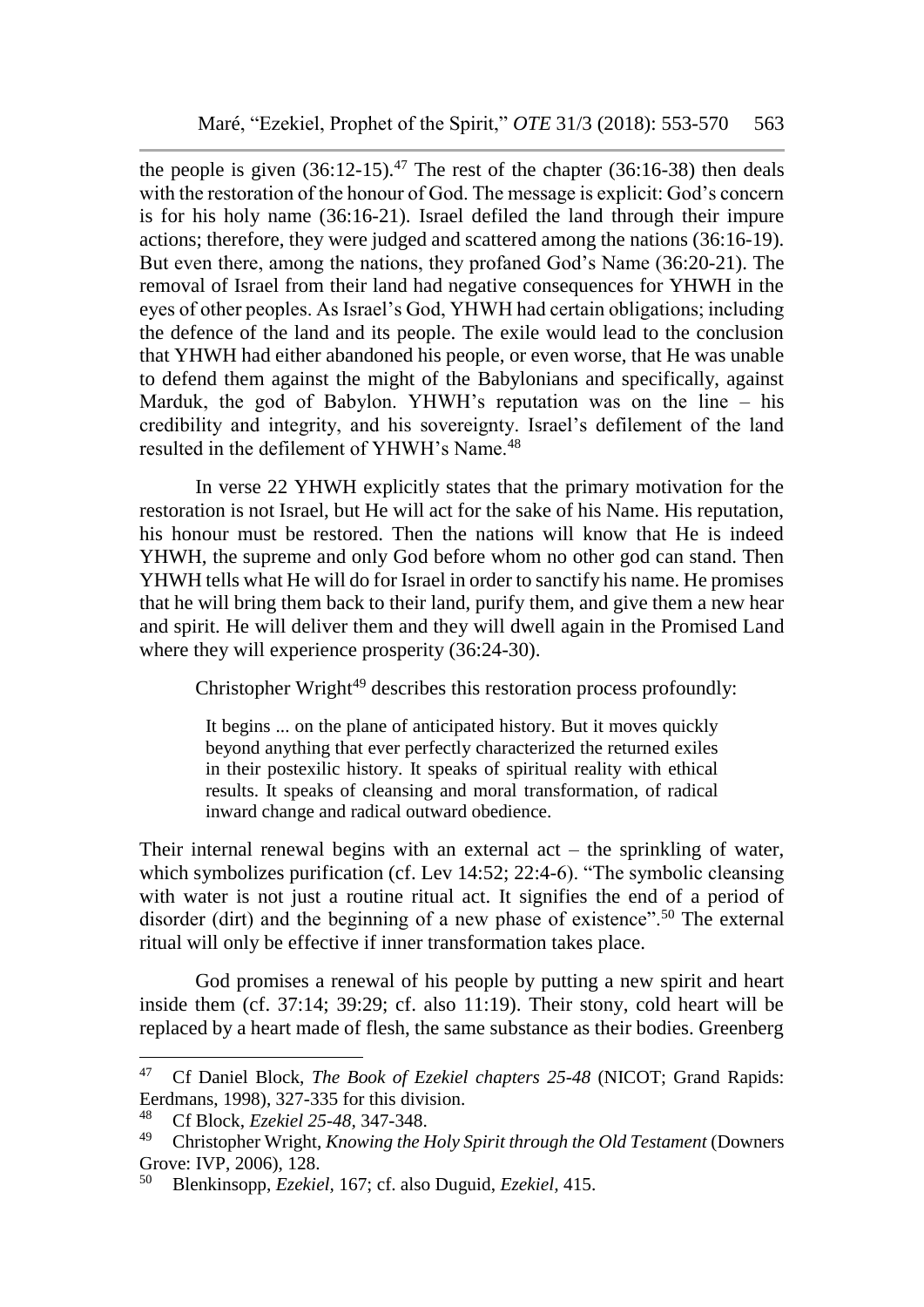points out that Israel's current inner condition is at odds with its earthly, human physique.<sup>51</sup> Even more, He will place his רוח inside them, which will enable them to live a new life of obedience to his word and fulfilment of his commandments. This new life would be a manifestation of God's spirit within them, which would result in their lives fulfilling the terms of the covenant in their expression of YHWH's nature and will.<sup>52</sup> The רוח thus brings about transformation and renewal and empowers the people to live a new kind of life; a life of obedience to the precepts of God. The text also suggests a continuous indwelling of God's spirit - God will place his spirit inside them. This again refutes the viewpoint of some Pentecostals (referred to earlier in the article) that the spirit of God only came upon certain people in Old Testament times to equip them for specific tasks, whereas in the New Testament period he indwells the believer.

## **8 Chapter 37: Many, many bones**

Ezekiel 37 is probably the best known prophecy in the Book of Ezekiel. The chapter itself consists of two literary units – verses 1-14, and verses 15-28. The first of these, Ezekiel 37:1-14 is of importance for the present study. This section can be further divided into chapter 37:1-10 where the focus is the vision itself, whereas verses 11-14 contain the interpretation of the vision.

The vision begins with a narrative description of the setting. Ezekiel again experiences the hand of the  $LORD<sup>53</sup>$  upon him before being brought out by the רוח into a valley filled with bones. רוח thus functions as the means by which the prophet is transported to the valley. Duguid<sup>54</sup> points out the significance of the vision taking place in a valley. The location was not just random, but in the light of 3:22-23 it becomes clear that it is a valley in exile; a place of death. Israel must be delivered from this place of death. Only thereafter will they enter the land of life, the new life that God brings about through the Spirit. In this valley of death, Ezekiel will discover hope for the future, brought about by the presence and power of the רוח.<sup>55</sup> Levison<sup>56</sup> points out that this theme of Ezekiel looking at life from a position of death and disappointment, occurs regularly in the book:

 $51$ <sup>51</sup> Moshe Greenberg, *Ezekiel 21-37* (AB 22A; Garden City: Doubleday, 1997), 730.<br><sup>52</sup> Cf Leslie Allan, *Ezekiel 20, 48* (WBC 29: Dallas: Word, 1990), 179

<sup>52</sup> Cf Leslie Allen, *Ezekiel 20-48* (WBC 29; Dallas: Word, 1990), 179.

<sup>53</sup> Cf 1:3; 3:22; 37:1; cf. also 1 Kgs 18:46; 2 Kgs 3:15; Is 8:11; Jr 15:17. I have earlier mentioned that the hand of the LORD is an indication of God's power upon a human being (cf Ex 9:3; Dt 2:15; 1 Sm 5:9; Is 41:20).<br><sup>54</sup> Duguid *Ezgliel*, 426

<sup>54</sup> Duguid, *Ezekiel*, 426.

<sup>55</sup> Cf Levison, *Filled*, 95.

<sup>56</sup> Levison, *Filled*, 98.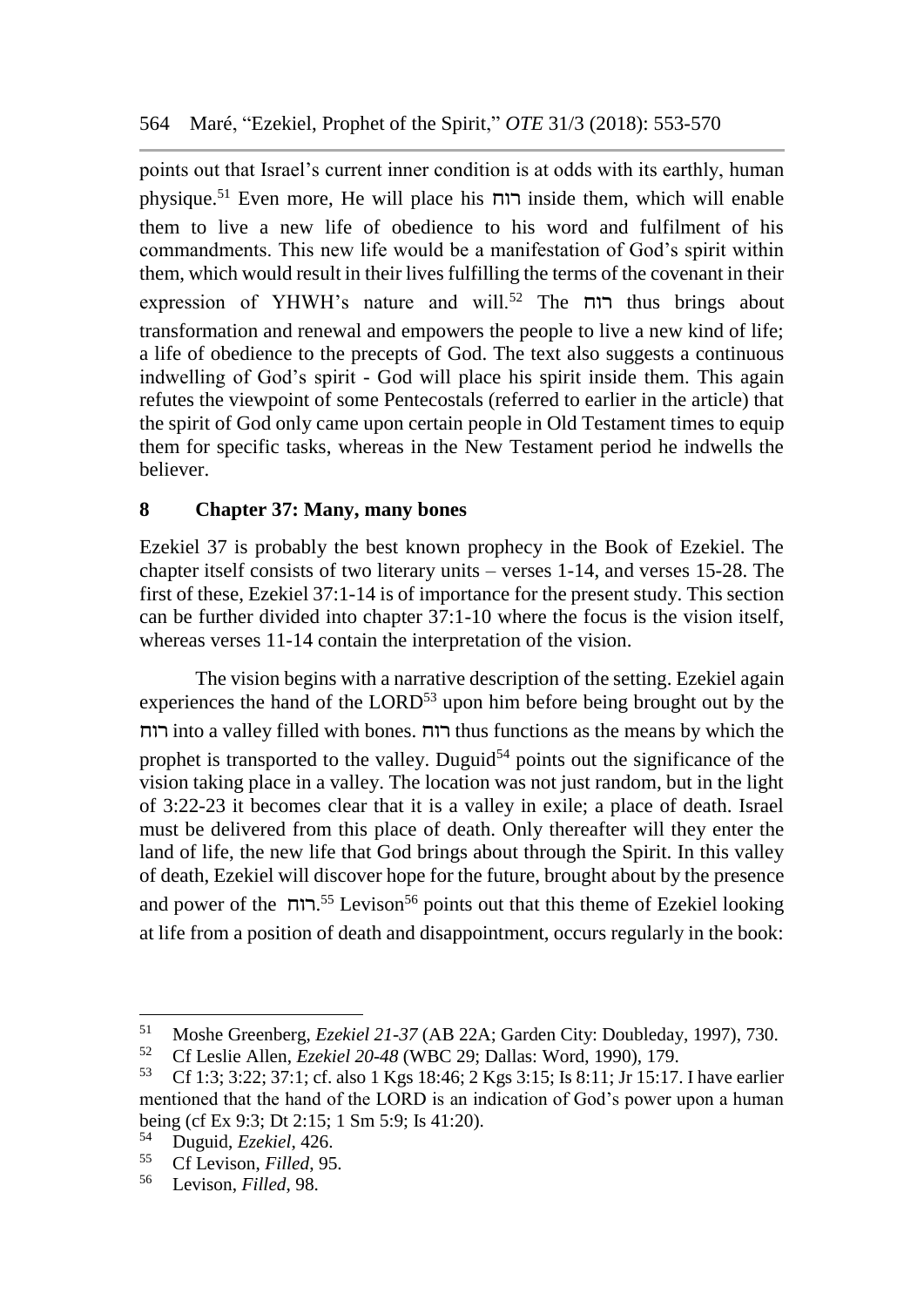Ezekiel gazes ... upon the spirit of life as he sits disconsolately by the river Chebar, or as he watches with chagrin the cherubim's departure from the temple, or as he is led around a valley of death, filled with very many, very dry bones. Ezekiel peers into a world that is teeming with the spirit of life from a perspective that is permeated by disappointment and grief, from static locales in which he is surrounded by the remnants of death. He discerns the spirit of life, in short, in the shadow of death.

Ezekiel is then led back and forth among the bones. It was an amazing sight. A valley, filled with a huge number of bones. The bones lying on the surface of the valley suggest the remains of corpses denied an appropriate burial.<sup>57</sup> The bones are also described as being very dry, suggesting that they have been there for a long time. The image of death is further underlined by this extreme dryness. It is death in all its dreadfulness and irrevocability, not a flicker of life is left. This image stands in sharp contrast to the life that is brought about by the רוח further on in the passage.

In verse 3 God addresses Ezekiel directly, asking him a very strange question: "Can these bones live?" Although there are examples in the Hebrew Scriptures of people coming back to life (cf 1 Ki 17:17-24; 2 Ki 4:18-37; 2 Ki 13:21), none of those people have been dead as long as the people of Ezekiel's vision have been. There aren't even bodies left – only bones! So it seems impossible. Ezekiel though, doesn't completely discount the possibility. So, he puts the ball back in YHWH's court – "Lord God, You know". His response indicates that he feels completely helpless in the face of this image of total despondency.<sup>58</sup>

However, God doesn't let him off so easily. He must do something. In verses 4-6 God tells him to prophesy to the bones.<sup>59</sup> He should address them with God's word as if they were a live audience. Ezekiel is of course no stranger to the unconventional (cf. Ez 4:1-15; 5:1-4). Ezekiel is to tell the bones that God will cause his life-giving רוח to enter them, and then they shall live again. He will put sinews on them and cover them with flesh and skin. However, the sinews, flesh, and skin will not bring life. It is only when the רוח enters them, that they will live. רוח here clearly indicates the animating power of God, without

<sup>57</sup> Block, *Ezekiel 25-48,* 374 points out that Ezekiel, as a priest, would have been well aware of the correct treatment of human corpses. The situation described here, would certainly have filled him with dismay.

<sup>58</sup> Jacqueline Grey, "Acts of the Spirit: Ezekiel 37 in the light of contemporary Speech-Act Theory," *JBPR* 1 (2009): 74

<sup>59</sup> Grey, "Ezekiel 37," 69 has argued that YHWH directs the prophet to speak the words that will effect the change. Ezekiel's words create a new reality. The speech of the prophet does not simply provide information, but effects transformation.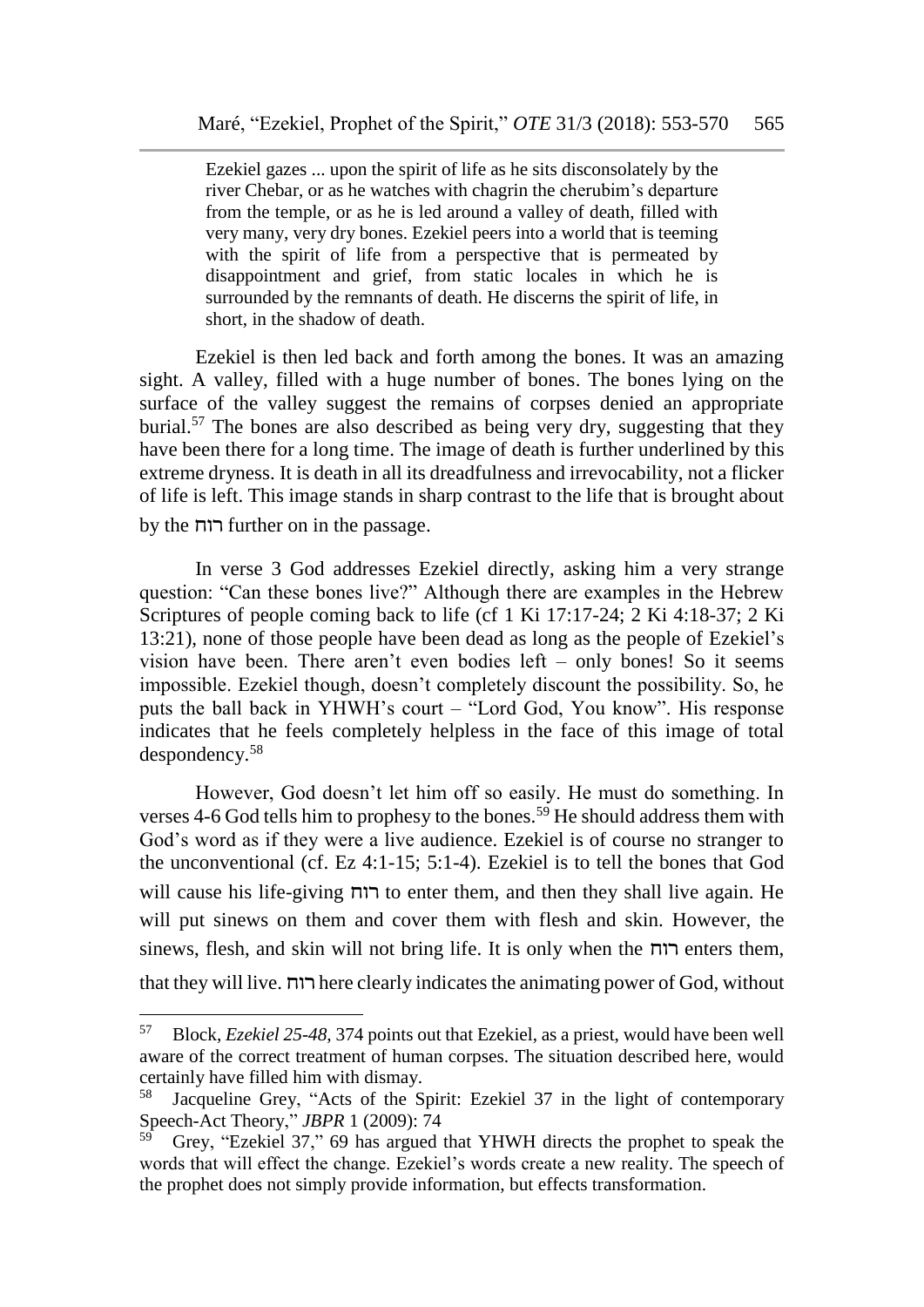which life is impossible. Wright $^{60}$  argues rightly that this picture brings the creation of humanity to mind (cf. Gn 2:7). When Israel live again, they will know that YHWH is LORD. Knowledge does not refer here to cognitive knowledge, but to experiential knowledge. Their experience of the life-giving power of the רוח will bring them to the knowledge of God. It is thus clear that YHWH's purpose is not so much to bring back biological life, but it is the spiritual renewal of his people. He wants them to live in a new relationship with Him.<sup>61</sup>

The fulfilment of the prophecy proceeds in two stages. In verses 7-8 Ezekiel is obedient and begins to prophesy. While he was prophesying there was a rattling sound as the bones came together; then sinews and flesh came on them, and they were covered with flesh. At this stage, they were just a lot of corpses, because there was no רוח in them. The stage is thus set for the second step.

Ezekiel now has to address the רוח to come from the north, east, south, and west and infuse the corpses with life. It probably refers to the animating power of God, his life-giving רוח) breath) "that blows in every corner of the earth, giving life to all creatures".<sup>62</sup> Ezekiel then witnesses something extraordinary: the רוח entered the dead bodies, and they became alive and stood on their feet. The רוח is thus again identified as the one that brings life.

The attention now turns to the interpretation of the vision in verses 11-14. The bones represent the house of Israel (37:11), including those who were exiled by the Assyrians, more than 130 years earlier. YHWH's restoration has the entire twelve-tribe house of Israel in mind, as the sequel to this prophecy in chapter  $37:15-28$  will also underline.<sup>63</sup> YHWH then informs the prophet of a saying amongst the Israelites: "Our bones are dried up, our hope has vanished, we are cut off". Clearly, they are completely despairing and feeling rejected by God. They experience abandonment; YHWH has forsaken them; they are like the dry bones, without life. Exile does not only entail removal from their land, in reality it involves their death.<sup>64</sup>

Ezekiel therefore has to prophesy to his fellow exiles (37:12-14). God will open their graves and raise them from the dead and he will return them to their land in a new exodus. The image has thus changed from a valley of dead bones

<sup>60</sup> <sup>60</sup> Wright, *Knowing the Holy Spirit,* 133.

<sup>61</sup> Block, *Ezekiel 25-48*, 376 puts it as follows: "...Yahweh's goal in reviving these bones is not simply the biological-chemical reconstitution of the body or even the restoration of physical life. He desires spiritual revival: a new recognition of and relationship with himself".<br> $^{62}$  Block Eachiel 25.48

<sup>62</sup> Block, *Ezekiel 25-48*, 377.

<sup>&</sup>lt;sup>63</sup> Cf Block, *Ezekiel 25-48*, 379-380.<br><sup>64</sup> Gray, "Ezekiel 37" 75

Grey, "Ezekiel 37," 75.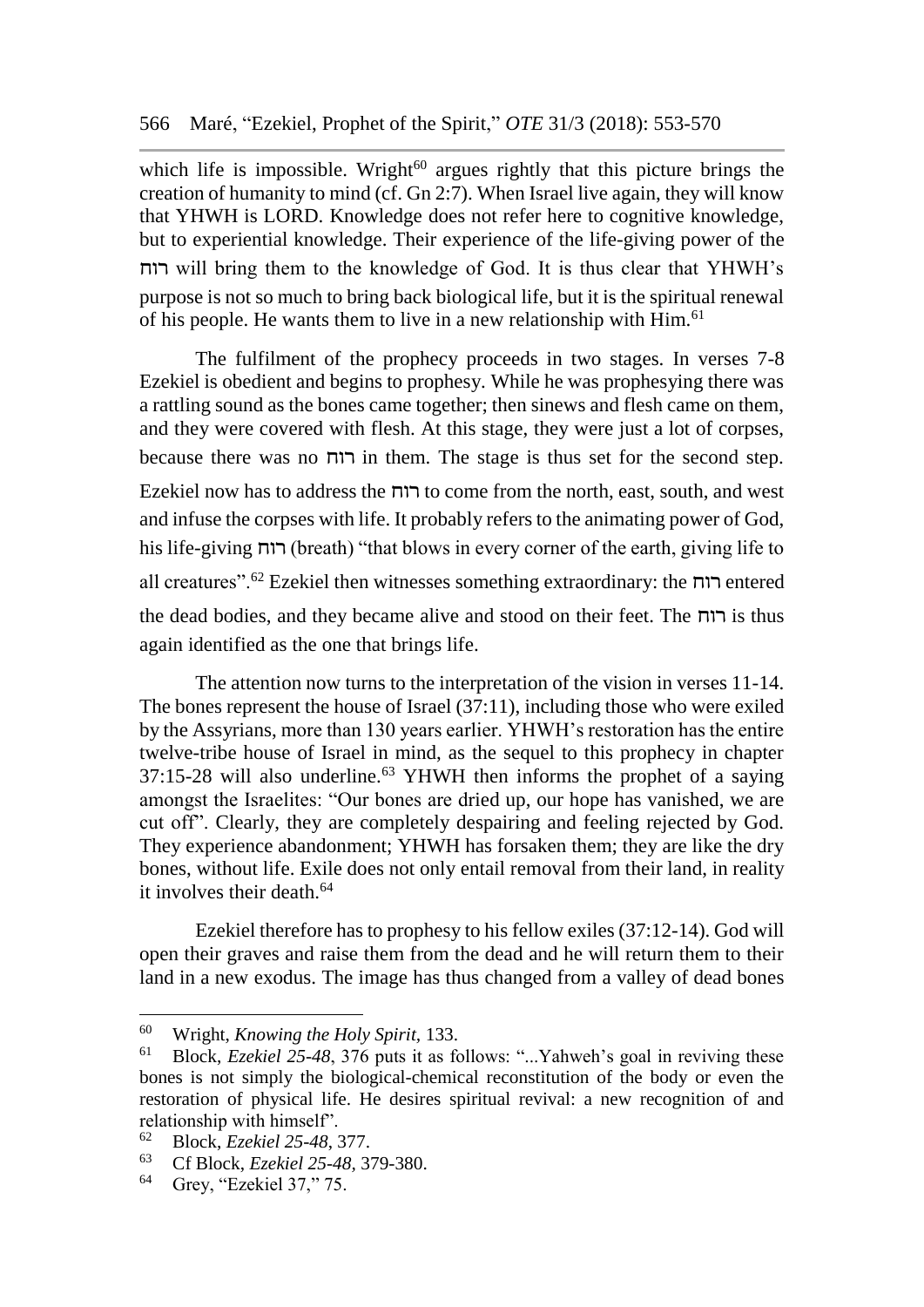to a graveyard of buried corpses. The intention though is clear: YHWH will bring new life and restore his people. Verse 14 explicitly states that YHWH will place his רוח inside them. Then they will live with a new knowledge of God that will

result in a new relationship. רוח is thus clearly identified as the spirit of God; and it is the spirit of God that will bring new life to God's people.

# **9 Chapter 39: The** רוח **poured out on the house of Israel**

Ezekiel 39:21-29 forms the concluding section of the prophecy against Gog of the land of Magog. Verses 21-24 focus on God's just judgment of his people. All the nations will know that Israel did not go into exile due to the weakness of Israel's God, but because God hid his face from them due to their unfaithfulness. Verses 24-29 then pick up again on the theme of restoration. God will have mercy on them, returning them to their land where they will live securely. God's holiness will be vindicated and the people will know that He is God. He will no

longer hide his face from them, but will pour out his רוח upon the house of Israel.

Block<sup>65</sup> points out that Ezekiel here converts a formulaic warning of judgment "I will pour out my wrath" (cf. Ez 7:8; 9:8; 20:8, 13, 21, 33, 34; 30:15; 36:18) into a message of good news "I will pour out my spirit".<sup>66</sup> The spirit poured out functions as symbol and seal of the covenant, indicating YHWH's ownership of his people (cf Is 32:15; 44:1-5; Jl 2:28 [Hebr 3:1]; Zec 12:10).<sup>67</sup> It serves as guarantee of the new life and new relationship with God that Israel will now enjoy; a life of blessings, peace, and prosperity. It portrays "metaphorically the blessings brought by the Spirit just as the rain brings about the fructification and fertility of the earth".<sup>68</sup>

# **C CONCLUSIONS**

In this article, I have focused on the role and function of רוח in the Book of Ezekiel. I concentrated on the occurrences of the רוח where the text seems to indicate "spirit".

<sup>65</sup> <sup>65</sup> Block, *Ezekiel 25-48*, 488.

Johan Lust, "The spirit of the LORD, or the wrath of the Lord? Ezekiel 39.29," ETL 78/1 (2002): 148-155 has proposed an interesting thesis on the possibility that an early Hebrew *Vorlage* might have read "I poured out my wrath". He bases his argument on the reading of LXX. If this is true, the editor of the MT then deliberately changed the text to present a more positive conclusion to the Gog section. The pouring out of the spirit matches the theme of restoration, which is prevalent in verses 25-29. The outpouring of the spirit rather than wrath seems to fit better in the context. Kinlaw, "From death to life," 171 rightly calls it the zenith in this narrative of Israel's salvation.

<sup>&</sup>lt;sup>67</sup> Block, *Ezekiel 25-48*, 488; cf also Block, "Prophet," 46-48.<br><sup>68</sup> Hildebrandt *Theology* 92

<sup>68</sup> Hildebrandt, *Theology,* 92.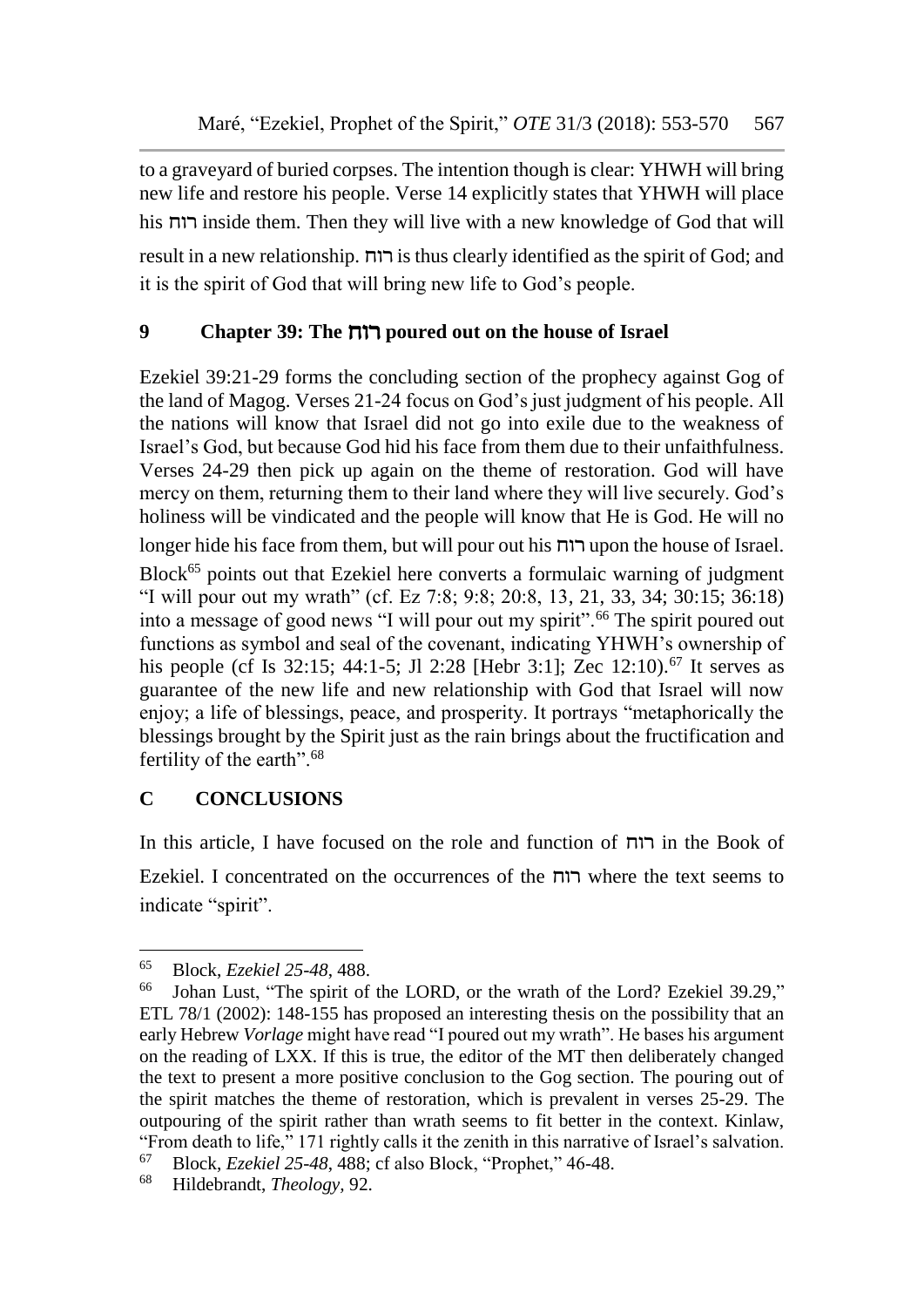568 Maré, "Ezekiel, Prophet of the Spirit," *OTE* 31/3 (2018): 553-570

1 In chapter 1 the same רוח was in the wheels as well as the four creatures, and it empowered the wheels and the creatures to move. The emphasis is on רוח as the manifestation of God in his omnipresence and his omnipotence, highlighting God's power. רוח here should be interpreted as the life-giving, energizing power of God. The same function of the רוח as the one who provides movement as the energizing power of YHWH is found in chapter 10:17 where the movement of the wheels is also attributed to the רוח.

2 In chapter 2:2 the רוח enters the prophet and lifts him to his feet. This indicates that Ezekiel was filled with the רוח. The simultaneity of the voice speaking and Ezekiel being raised to his feet suggests the רוח being the source of the energizing power of the spoken word. As a result of the רוח entering him, Ezekiel received instructions concerning his work. Without the רוח he couldn't do anything. Thus the רוח is the source of inspiration for the prophet to accomplish his mission. The same role of the רוח is found in Ezekiel 11:5 where the יהוה רוח falls on Ezekiel while God simultaneously orders him to prophesy to the house of Israel. רוח here refers to the spirit of God inspiring and empowering the prophet to bring the message of God. The prophet's role as representative of God through the inspiring presence of his spirit, is thus accentuated. The empowerment function of the רוח is emphasized through "the hand of the LORD" coming upon him (cf. 1:3; 3:14, 22; 8:1; 37:1). The hand of the LORD denotes God's power coming on someone.

3 In chapters 3:12, 14; 8:3; 11:1, 24; 37:1 the text informs us of the רוח transporting him to other places. It has been suggested that רוח in these passages should be understood as a gust of wind picking him up and carrying him about. However, we have seen that this is not just a regular wind, but an activity of God's spirit, a manifestation of God's empowering presence, an expression of YHWH himself, providing energizing to bring about movement and inspiration to fulfil the mission of God.

4 In chapter 36 the רוח will be put inside the people, enabling them to live a new life of obedience. The רוח thus brings about transformation and renewal. This function of the רוח is developed in chapter 37 where God's life-giving רוח will enter his people, bringing them to new life. The entrance of the רוח creates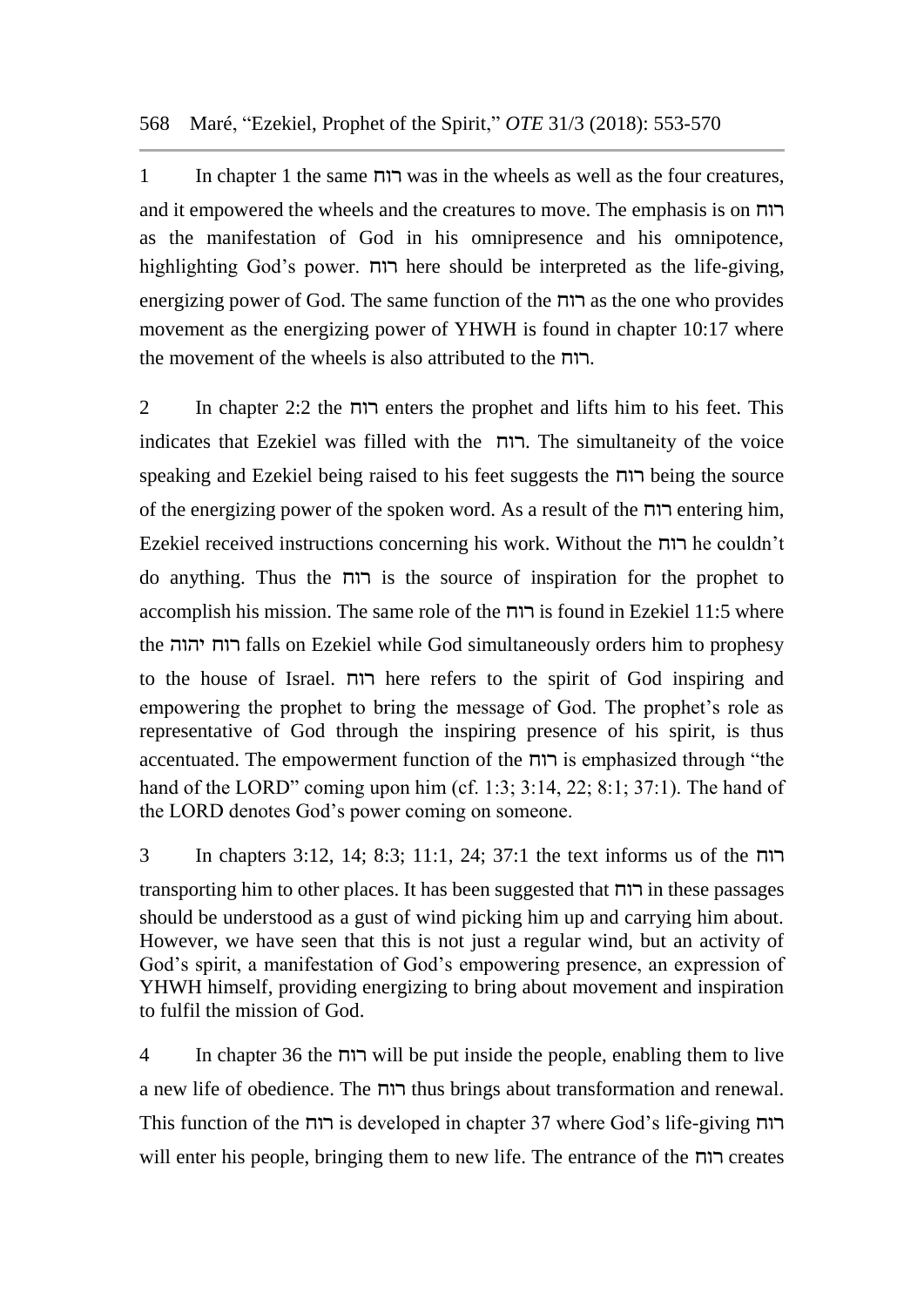life. רוח here clearly indicates the animating power of God, without which life is impossible. Chapter 37:14 explicitly states that YHWH will place his רוח inside them, enabling the people to live in a new relationship with God. רוח is thus clearly identified as the spirit of God; and it is the spirit of God that will bring new life to God's people. Chapter 39:29 the רוח poured out functions as symbol and seal of the covenant, and serves as guarantee of the new life and new relationship with God that Israel will now enjoy.

5 On a few occasions (2:2; 3:24) the text states that the רוח enters the prophet. This indicates that he was continuously and consciously empowered by the spirit. These texts serve as counter-argument to the typical Pentecostal viewpoint that the presence of the spirit of God in people's lives in the Old Testament was sporadic and temporary. The text seems to indicate a more permanent presence of God's spirit in Ezekiel's life. In chapter 36:27 and 37:14 it is stated that the רוח will be put inside the people, bringing about renewal and empowering them to a new life of obedience. The text also suggests a continuous indwelling of God's spirit in his people.

6 None of the texts analysed presented a clear indication of רוח in the sense of the New Testament understanding of the Holy Spirit as the third person in the trinity. At the most, we might say that the texts present hints of the eventual understanding of רוח as an independent personality. It is clear that in the Book

of Ezekiel, at least, רוח was not understood as an independent persona, but as a manifestation of YHWH himself.

## **BIBLIOGRAPHY**

Allen, Leslie C. *Ezekiel 20-48. (*Word Biblical Commentary 29. Dallas: Word) 1990. Allen, Leslie C. *Ezekiel 1-19. (*Word Biblical Commentary 28. Dallas: Word) 1994.

Blenkinsopp, Joseph. *Ezekiel.* Interpretation: A Bible commentary for teaching and preaching. Louisville: John Knox, 1990.

Block, Daniel I. "The prophet of the Spirit: The use of rwh in the Book of Ezekiel." *Journal of the Evangelical Theological Society* 32/1 (1989): 27-49.

Block, Daniel I. *The Book of Ezekiel chapters 1-24.* New International Commentary on the Old Testament: Grand Rapids: Eerdmans, 1997.

Block, Daniel I. *The Book of Ezekiel chapters 24-48.* New International Commentary on the Old Testament: Grand Rapids: Eerdmans, 1998.

De Vries, Pieter. "The relationship between the Glory of YHWH and the Spirit of YHWH in the Book of Ezekiel – Part One." *Journal of Biblical and Pneumatological Research* 5 (2013): 109-127.

Duguid, Iain M. *Ezekiel.* NIV Application Commentary. Grand Rapids: Zondervan, 1999.

Greenberg, Moshe. *Ezekiel 1-20.* Anchor Bible 22. Garden City: Doubleday, 1983.